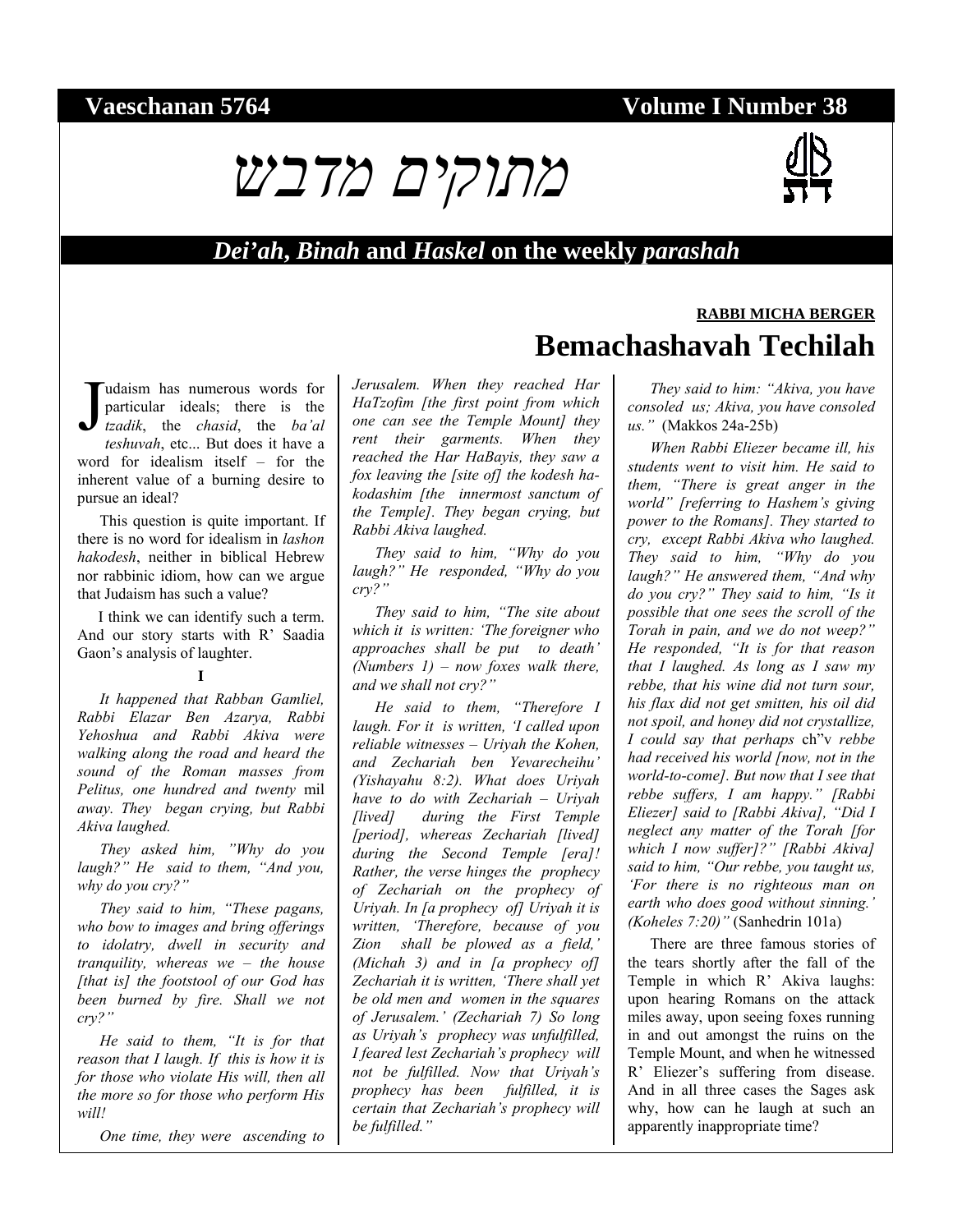# **2** *Mesukim Midevash*

## **II**

R' Saadia Gaon defines laughter as the reaction people have to a sudden realization of an underlying truth. What qualifies as a punchline to a joke is a sentence that forces you to recast and reassess how you understood the story until then. The need for suddenness is why timing is so crucial to comedy.

And so, when R' Akiva suddenly saw a truth, he laughed.

R' Saadia adds that "*simchah*" is the kind of happiness most related laughter.

According to R' Samson Raphael Hirsch's usual etymological rules<sup>1</sup>,  $\forall$ שמח $\land$ would be a more intensive/ active form of \שמה\. The latter, R' Hirsch tells us, is the root from which we get "*sheim*" (to name). Understanding how something's underlying reality fits its relationship is comparable to naming it.

Ben Zoma tells us, "*Eizehu ashir? Hasamei'ach bechelko.* – Who is wealthy? One who is *samei'ach* with his lot."<sup>2</sup> The *ashir* is happy with what he has because he knows why he has what he does, and why he does not have what he does not. He understands why **his** lot is distinctly his.

"*Yesharim*" (straight ones), Rav Saadia Gaon continues, are those who see through to this inner truth, who head straight (*yashar*) for it without taking detours or compromises. Which is why "*Or zaru'ah latzadik, ulyishrei leiv simchah* – A light is sown for the righteous, and *simchah* for the *yesharim* of heart."3 *Mitzvos* are the means: "*Pekudei Hashem yesharim, mesamchei leiv...* – The appointments of Hashem are *yesharim*, they bring *simchah* to the heart...."4 The *yashar*  sees *mitzvos* not as duties, but as

l

4 Ibid. 19:9

*pekudim*, Hashem appointing him to a higher role.

"*Ivdu es Hashem besimchah* – Serve Hashem in/with *simchah*<sup>115</sup> is to serve Him while keeping the ideal in focus, a call to idealism. The person who is *oveid besimchah* is *yashar*. He not only performs mitzvos, he not only does so with the contentment of knowing that he is accomplishing a higher purpose, but he is an *eved*, fully committed and subservient to that ideal.

## *"***Yesharim***" (straight ones), Rav Saadia Gaon continues, are those who see through to the inner truth.*

There are three steps: the *yashar*  works toward the underlying truth, even if he is still struggling and searching for what that truth is. With the perception of the truth comes *simchah bechelko*, the happiness of knowing one's role in life and of everything that occurs to him*.* Last, there is the single-minded pursuit of the *eved*, the person who lives only for that goal.

### **II**

For three of the four occurrences of the *alef-beis* in *Megillas Eichah*, the acrostics in chapters 2 through 4, the letter *peh* precedes *ayin*. Why?

Chazal relate this to the first calamity of Tisha B'av, the *meraglim*  (the spies sent by the exodus generation to Israel). They put their *peh* before their *einayim*, their mouths before their eyes. But the *meraglim* did not lie; they truly described what they actually saw. There really were giants and strong walled cities and abnormally large fruit, etc...

What they lacked was *simchah* – knowledge of the underlying truth. Without that, the *meraglim* reconstructed what they could from the evidence and reached a conclusion totally opposite from reality. They saw,

 $\overline{a}$ 

but were blind.

On the opposite end of the spectrum is the *navi*. He can see the inner truth. The Sifri writes<sup>6</sup> that Moshe Rabbeinu alone was able to say "Zeh *hadavar*" (this is the idea); other prophets only had "*Koh amar Hashem*" ("like this", not "this", G-d said). Moshe's special prophecy was that of "Moshe *avdi –* My servant Moshe", the one who was *oveid besimcha*. But any prophecy can only come when the person is *besimchah*.

> This was a reason that Yitzchak asked Eisav to bring him game before blessing him, so that the *berachah* could be spoken prophetically. The ability to see "*koh*" is from a position of *simchah*.

Which brings us to *Parashas Devarim*'s<sup>7</sup> and *Megillas Eichah*'s cry "*Eichah*? – How can it be?" which the Gemara relates back to G-d's call to Adam, "*Ayekah*? – Where are you?" Hashem did not ask Adam only for his location, but also "Where is your '*koh*', your 'like this', the ideal you pursue?" Without "*zeh devar Hashem*", without even "*koh amar Hashem*" there can be no *simchah,* no *ish yashar*. Only the *eichah* of those who refuse to see. The *peh* preceeds the *ayin*. The sin of the *meraglim* survived down to the generation of Yirmiyahu.

"*Mishenichnas Adar marbim besimchah* – when Adar enters, we increase our *simchah*." Adar, the month of Purim, of seeing Hashem in the mundane, will necessarily cause an increase of *simchah.* "*Mishenichnas Av mema'atim besimchah* – when Av enters, we reduce *simchah*." Av is a month of *aveilus*, of morning. *Aveilus*  is being in a state of *aval*, of "but". A time when *simchah* eludes us because we cannot reconcile the truth with the very real experience of tragedy, an experience that cannot be simply swept under the rug or explained away. The events confuse us, it is hard to feel

-

<sup>1</sup> See also R' Matisyahu Clark's "Etymological Dictionary of Biblical Hebrew"

<sup>&</sup>lt;sup>2</sup> Avos 4:1

 $3$  Tehillim 97:11

<sup>5</sup> Tehillim 100:2

<sup>6</sup> As quoted by Rashi on *Parashas Matos* 30:2

<sup>7</sup> Devarim 1:12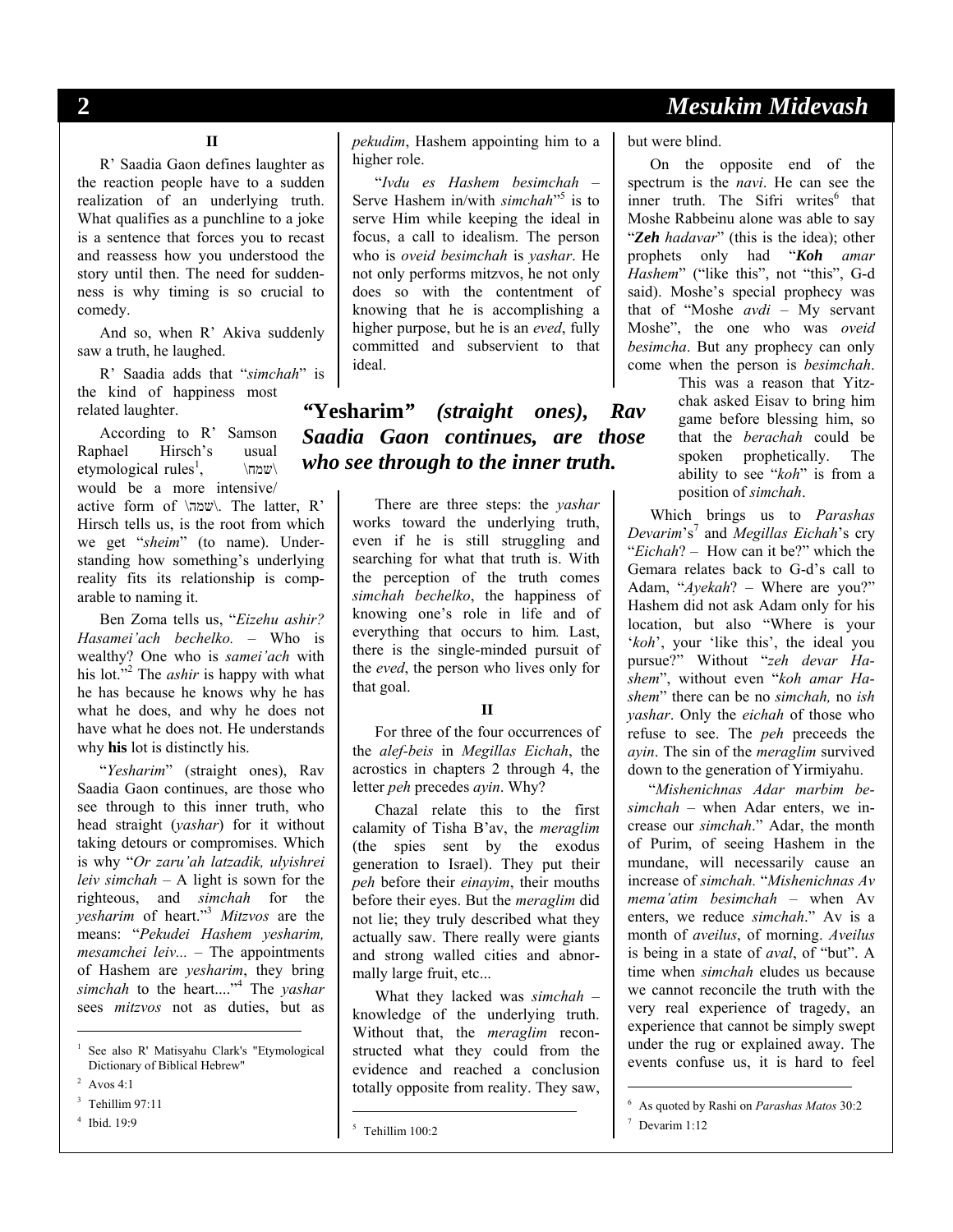## *Mesukim Midevash* **3**

G-d's presence, and so the *Shechinah*  too is in exile.

### **IV**

"*Venomar lefanav shir chadash al ge'ulaseinu ve'al pedus nafsheinu* – And we will say before Him a new song, on our freedom and the redemption of our souls." (Passover Haggadah)

Who says Hallel? Hallel is reserved for the revealed, the obvious, miracle. The daily hidden miracle does not get Hallel – it is not even allowed to get Hallel. One who says Hallel every day is a labeled a heretic.<sup>8</sup> Hallel is said *besimchah*, when one can see new insights into the fundamental truth. As it says in Tehillim, "*Ranenu tzadikim Bashem, layesharim navah sehillah* – *Tzadikim* rejoice in G-d, for *yesharim*, *tehillah*" – from the same /הלל/ root as *hallel* – "is pleasant." Which is then elaborated in Nusach Ashkenaz "*Befi yesharim tis-hallal*"*...*

Rashi9 comments that a *yashar* is on a higher plane than a *tzadik*. The Netziv notes that Chazal call the book of Bereishis "*Seifer HaYesharim*." The value of pursuing the ideal is a core message of an entire book of the Torah! Our forefathers are praised as being yashar in particular, which brings a totally new meaning to

8 Sbabbos 118b

l

**I** 

Hardly a day goes by without a sensitive soul wondering how he or she might have done better at this or that. After all, we all err, and there is not a moment that isn't fraught with mixed successes and failures in our *avodah*. But we are told in two adjacent *pesukim* in our *parasha* that there is always hope, for we can Hashem's statement to Avraham: "because [only] from Yitzchak" – who is named for laugher! – "shall be called your offspring."<sup>10</sup>

**V**

This progression, from the "*zeh hadavar*" of *Parashas Matos* to the "*Eichah*?" of Devarim and Tisha B'Av, leads us to this week – *Shabbos Nachamu* and Tu B'Av.

The *haftorah* opens "*'Nachamu nachamu ami', yomar E-lokeichem.* – 'Be comforted, be comforted, My people', your G-d will say." (Yishayahu 40:1) *Nechamah* is being reconciled with something that had happened because one understands that it had a purpose. It is a return to "*samei'ach bechelko*", understanding that there is a point to what one does not have. It is returning from the bewilderment of suffering and being able to look back upon it in context.

The *navi* goes on a bit later to say, "A voice calls, 'In the wilderness, prepare the way of Hashem; in the *aravah*, the desert, make *yashar* the path to our G-d.'" (40:3) We are all bidden to take that *nechamah*, and use that regained understanding as motivation to be *yashar* in our *avodas Hashem*.

*Maseches Ta'anis* ends with a quote from R' Shimon ben Gamliel that there are no holidays in the Jewish

<sup>10</sup> Bereishis 21:12

 $\overline{a}$ 

 $\overline{a}$ 

always do *teshuvah*.<sup>1</sup> But what is *teshuvah*, at bottom? On one level it's simply the process of refraining from doing a wrong, taking it upon yourself never to do it again, regretting having done it, and verbally admitting you had done it, as Rambam lays it out. $2$ 

There are several other worthwhile things Rambam sug-

Specifically on Tu B'Av, when we recover *simchah* after the Three Weeks, was when women tried to find husbands. And each told their prospectives not to put the *peh* before the *ayin* but to look for the woman's real qualities. "Charisma is a lie, and beauty is vain, a woman who has awe for G-d – she shall be praised (*tishalal*)."11 "Give her of the fruits of her labors; and they, the things she makes, will praise her" – *viyhaleluha*, again the notion of *hallel*! – "in the gates."<sup>12</sup> "Go out and see, daughters of Tzion, the king Shlomo in his crown which his mother crowned him, on the day of his wedding; on the day of the *simchah*  of his heart."13 The Talmud asks, "What is the day of his wedding? That is the giving of the Torah. What is the day of the *simchah* of his heart? The day the *Beis HaMikdash* was built."<sup>14</sup>

Be comforted. Everything we have been through and are still going through is so that that day can again come!

 $12$  ibid 31

-

<sup>14</sup> Taanis 26b

# **RABBI YAAKOV FELDMAN Bakeish Shalom**

gests we might do to repent for our sins, which we'll come back to. And they align more or less with Rabbeinu Yonah's more strident counsel that, among other things, we should come to feel despondent about what we'd done as well as worry about and be ashamed of it, that we ask G-d for help in our *teshuvah*, and that we learn to overcome **all** our physical cravings in the process as well as to scru-

<sup>9</sup> Ta'anis 15a

<sup>&</sup>lt;sup>1</sup> See Devarim 4:29 and 4:30 2 Hilchos Teshuvah 2:2

calendar greater than Yom Kippur and Tu B'Av. Note that one is a return to Hashem from something we did, the other returning to Him after the incomprehensibility of what He did.

<sup>&</sup>lt;sup>11</sup> Mishlei 31:30

<sup>13</sup> Shir Hashirim 3:11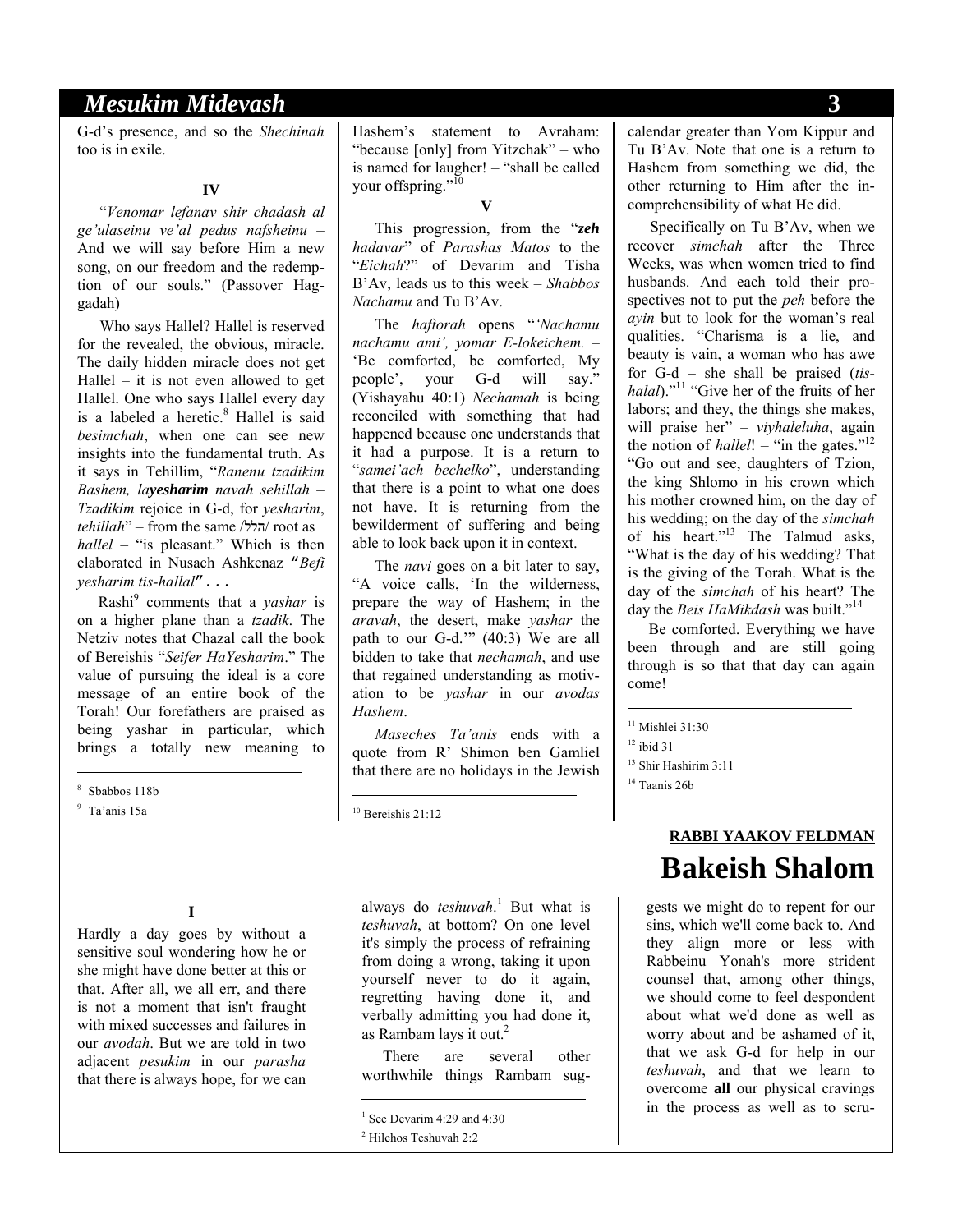tinize all our ways.<sup>3</sup>

#### **II**

I once met a truly *fine* person who had once been one of the "dregs" of society – a penitent in the classical sense of the term. He had been a blackguard, having been a drug addict, having lived barbarically underground in abandoned subway stops, and having robbed others aboveground for drugs.

Now, while Rabbeinu Yonah's demands seem reasonable enough or even mild for someone like him, or for us more "pedestrian" sinners when we are confronted by the more existentially threatening instances that Rabbeinu Yonah offers there – as when we're overrun by troubles, when we grow old, when we're admonished by a *talmid*   $chacham$ ,  $etc.<sup>4</sup> - still-and-all none$ of those demands seem to touch upon what I take to be our centermost *daily* ethical dilemma. That is, how to stop ourselves from doing something we know to be wrong which we intend to do anyway.

There is something else puzzling about Rabbeinu Yonah's notion of *teshuvah*, to my mind. It seems to disregard basic human nature. After all, as Rabbeinu Bachya Ibn Pakudah points out,<sup>5</sup> we all tend to be "negligent when it comes to [our] duties to the Creator" from time to time, simply "because [we are] im-

3 Shaarei Teshuvah 1:10-50

4 See Gate 2 there

l

5 Chovos Halevovos, Introduction to Gate 7

randfather Yaakov, the midrash tells us, was on his deathbed. He gathered his sons, and was prepared to tell them what will happen at the end of time. Suddenly, the gift of prophecy left him. Suddenly in the dark, Yaakov G

pulsive by nature and made up of many opposing elements, traits and motives". After all, we are "sometimes pleasant, other times objectionable; sometimes criminal, other times righteous; sometimes good, other times bad". Thus, Rabbeinu Bachya seems to contend that we indeed need constant access to *teshuvah* much the way computers need fans to run all the time – in order not to "overheat". But that we should find it easy enough to do it.

So again, what will inspire us to repent on a more everyday level, and how do we stop ourselves from sinning when we are about to?

## **III**

I think the two *pesukim* in our *parasha* help explain what we need to concentrate on, and that Rambam's other suggestions we alluded to offer what we can do. The *pesukim* tell us that we have to "find" G-d again after sinning and to "return" to Him. But how does one ever "lose" or "leave" G-d in the first place?

As Rabbeinu Yonah explains, we leave (i.e., "abandon") G-d each time we sin.<sup>6</sup> So, all we need do to return to Him would be to call upon the primal pull in the human heart to do just that; for as many gedolim have explained, we are all "parts" of G-d that just naturally long to return to our "Source."7 So the easiest way

7 See Tanya Ch. 44

 $\overline{a}$ 

Avinu was frightened. Could it be that one of his sons wasn't pure, and that was why they did not merit to be told about the Messianic age?

How could the fathers of the tribes reassure him? How could they succinctly tell their father that they were

# **4** *Mesukim Midevash*

to transcend our everyday derelictions is to sense the loss of G-d in our lives and truly want Him back.

And I contend that Rambam's other words advise us how to "find" Him once we have "lost" Him – which is to say, what to do when we are about to sin and lose our connection to G-d despite ourselves. Rambam offers that we should "cry out to G-d [for help] and give tzaddakah" when we repent.<sup>8</sup> And I suggest that we would do well to do just that, right there and then, in order to hold ourselves back from sinning. (I myself have done much like that, as well as asked G-d to help me avoid a particular sin *for the next hour*, hour after hour, which has worked). And I also suggest that we heed Rambam's more dramatic suggestions there that we "change our name" and "wander about from place to place" in *teshuvah*. Which is to say, that we picture ourselves as being someone greater than who we are (and thus assume another "name") right there and then, and that we ("wander" about in our minds so as to) transpose ourselves into someone who would not commit that particular sin.

May G-d always grant us the wherewithal to serve Him.

8 Hilchos Teshuvah 2:4

1

# **RABBI MICHA BERGER Sefasai Tiftach**

committed to carry on his work? In this moment was born the first line of the *Shema*: *Shema Yisrael*, Hear, our father Israel, the one named by an angel for his ability to interact with G-d and the angels, to be active in the spiritual realm. We too accept Hashem as our

<sup>6</sup> Shaarei Teshuvah 1:10